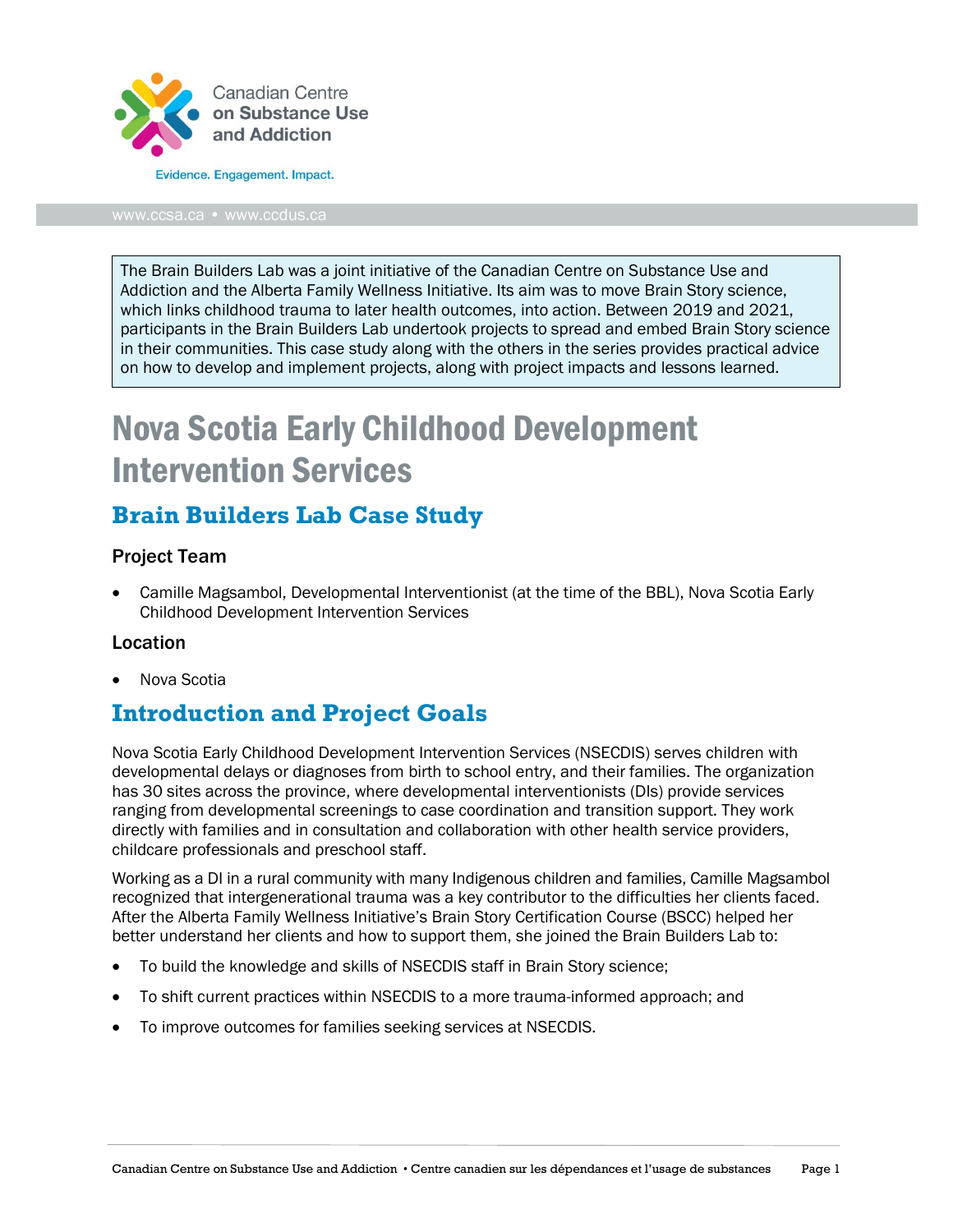

Raising awareness among leadership: Just as Camille was embarking on her project, NSECDIS was in the process of launching mandatory training guidelines and programs for all staff. She met with her regional director to pitch the BSCC as a training tool for staff and framework for future professional development. She got leadership buy-in very quickly.

Hands-on learning and discussion with staff: Getting leadership buy-in so quickly meant Camille did not have to look for additional opportunities to pitch the course as a staff training tool and she could move directly to the more challenging issue of applying the science in practice. Once staff had completed the BSCC, the Brain Architecture Game was introduced at regional meetings across the province, along with role-playing activities and discussions about how the science could be applied in practice. This helped deepen the staff's understanding of the science and engaged them in a collaborative process to generate ideas for how it could be used on the ground. It also gave them a common language to use with families and with each other.

### **Outcomes and Impact**

Organizational change: Within a month of pitching the BSCC to leadership as a training tool, NSECDIS' guidelines were adjusted not only to include the BSCC as mandatory training, but also as the resource that needed to be completed first. Including the BSCC as part of mandatory staff training has shifted programs and practices within NSECDIS. For example, the organization has a policy that if staff cannot reach a family within a certain number of attempts, the family is discharged from services and would require a re-referral. While the policy itself has not formally changed, DIs now have much more flexibility to re-engage these families, build relationships, form a fuller picture of their needs, and make more concerted efforts to keep them involved in services in meaningful ways. As a result, there are fewer families on staff caseloads who are considered hard to reach.

Program and practice change: DIs now frequently share Brain Story concepts directly with families to help them better understand their challenges and resilience. There is also a greater emphasis on the importance of building relationships with families rather than simply providing a moment-in-time intervention. Camille and many other DI staff have reported shifts in practice that help build that relationship. These shifts align with a more trauma-informed approach, such as having more patience with challenging families, asking more questions, giving them more time to talk, truly meeting families where they are and listening more. This approach has helped identify unmet needs that may never have come to light without it and is also affecting referral practices.

**Shifting mental models:** Staff have reported shifts in attitudes and beliefs about clients, decreasing their judgment and the stigma surrounding the problems many families face. Staff are also reporting shifts in their understanding of their own role in the sector. Instead of focusing on fixing problems, answering questions and responding to immediate needs, conversations are now focused on why problems exist in the first place. The goal is not just to fix a problem but to build parent and caregiver capacity to support their child so they no longer require services. This re-focusing of the DI role is helping to support shifts within NSECDIS from a deficit-based model to a more strengths-based, resilience-focused model of service delivery.

New partnerships: Through the Brain Builders Lab, Camille connected with another Nova Scotiabased Brain Builder team from the IWK Health Centre in Halifax. She plans to leverage their expertise in trauma-informed practice to help develop additional educational opportunities for NSECDIS staff. They plan to remain connected to share strategies on applying Brain Story science in different contexts.